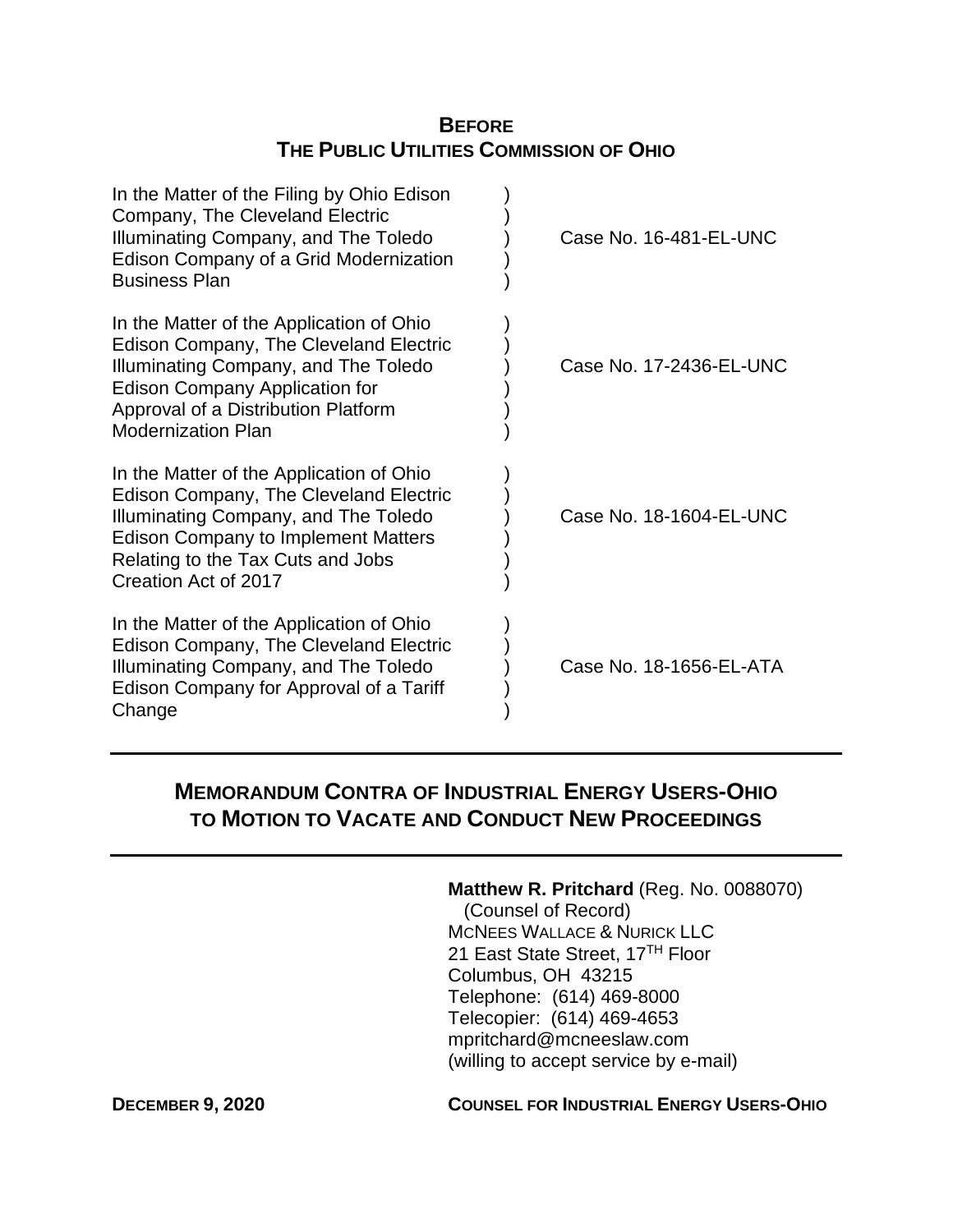# **BEFORE THE PUBLIC UTILITIES COMMISSION OF OHIO**

| In the Matter of the Filing by Ohio Edison<br>Company, The Cleveland Electric<br>Illuminating Company, and The Toledo<br>Edison Company of a Grid Modernization<br><b>Business Plan</b>                                                 | Case No. 16-481-EL-UNC  |
|-----------------------------------------------------------------------------------------------------------------------------------------------------------------------------------------------------------------------------------------|-------------------------|
| In the Matter of the Application of Ohio<br>Edison Company, The Cleveland Electric<br>Illuminating Company, and The Toledo<br><b>Edison Company Application for</b><br>Approval of a Distribution Platform<br><b>Modernization Plan</b> | Case No. 17-2436-EL-UNC |
| In the Matter of the Application of Ohio<br>Edison Company, The Cleveland Electric<br>Illuminating Company, and The Toledo<br><b>Edison Company to Implement Matters</b><br>Relating to the Tax Cuts and Jobs<br>Creation Act of 2017   | Case No. 18-1604-EL-UNC |
| In the Matter of the Application of Ohio<br>Edison Company, The Cleveland Electric<br>Illuminating Company, and The Toledo<br>Edison Company for Approval of a Tariff<br>Change                                                         | Case No. 18-1656-EL-ATA |

# **MEMORANDUM CONTRA OF INDUSTRIAL ENERGY USERS-OHIO TO MOTION TO VACATE AND CONDUCT NEW PROCEEDINGS**

On November 24, 2020, the Environmental Law & Policy Center ("ELPC") filed a motion to vacate every order in the proceedings (which would vacate approval of the settlement requiring FirstEnergy to provide approximately \$900 million<sup>1</sup> in credits to

<sup>1</sup> *See* Post-Hearing Brief of FirstEnergy at 9 ("As a result of the Stipulation, customers will benefit from total tax savings of approximately \$900 million . . . .").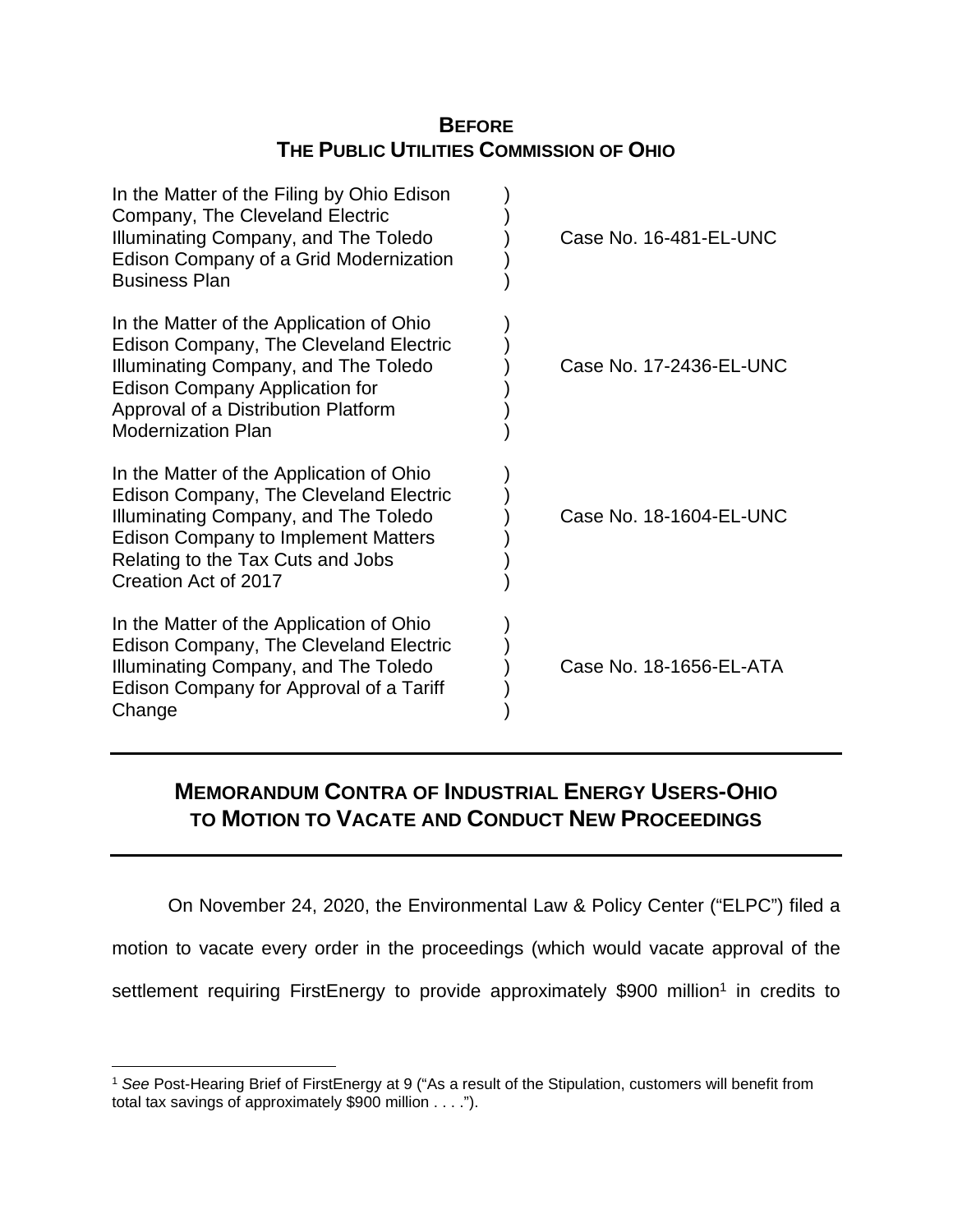customers) and conduct new proceedings in the above-captioned dockets. The Commission should deny its motion.

ELPC's cut-and-paste motion (filed in several different and unrelated proceedings) and accompanying memorandum in support do not make the case for why the decision in the proceedings should be vacated. Fundamentally, ELPC's position<sup>2</sup> in this case sought to increase by \$30 million the charges FirstEnergy collects from customers by modifying a comprehensive settlement joined by 12 different parties. The parties supporting the stipulation<sup>3</sup> covered diverse interests and included environmental groups, representatives of residential and industrial customers, competitive retail electric service providers, FirstEnergy, and Public Utilities Commission of Ohio ("Commission") Staff. As the Commission found, ELPC failed to demonstrate on the record that its request to modify the settlement was warranted. $4$  Importantly, in the section of the Order in which the Commission described its decision not to adopt the \$30 million rate increase smart thermostat proposal, the Commission relied extensively on the arguments made by the Signatory Parties, as well as on the guidance provided in the Commission's PowerForward Roadmap.<sup>5</sup>

While ELPC had an opportunity to seek rehearing of the Commission's approval of the settlement, ELPC submitted a deficient application for rehearing that again failed to demonstrate that modification of the settlement to include ELPC's rate increase

<sup>&</sup>lt;sup>2</sup> Environmental Advocates Initial Brief at 28-36 (Mar. 1, 2019). ELPC's prior arguments were presented jointly with Ohio Environmental Council, and The Natural Resources Defense Council, collectively, the "Environmental Advocates." The Smart Thermostat Coalition submitted similar arguments.

<sup>3</sup> Stipulation (November 9, 2018).

<sup>4</sup> *See Opinion and* Order at 58-61, (July 17, 2019).

<sup>5</sup> *Id*. at 58-61.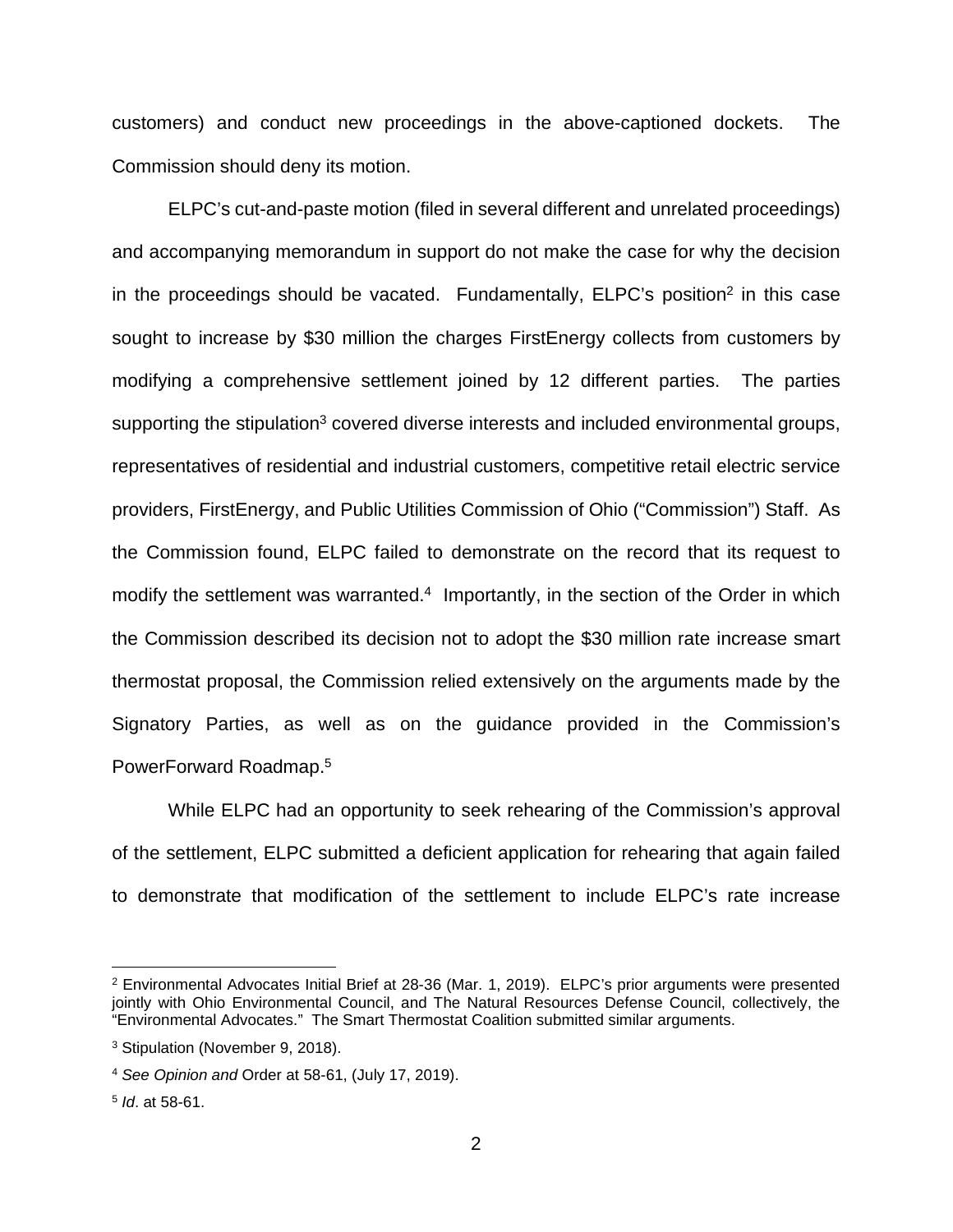proposal was warranted.<sup>6</sup> ELPC could have appealed the Commission's orders but did not do so.

Now, more than a year past the Commission's approval of the settlement in this matter, ELPC seeks to vacate every order of the Commission in this proceeding. The result of ELPC's draconian overreach would be to undo approval of a settlement providing approximately \$900 million in credits to customers related to the reduction in the federal corporate income tax rate. ELPC's motion is an untimely application for rehearing that simply seeks another opportunity for ELPC to advocate for an increase in the charges FirstEnergy assess on customers while undoing significant customer benefits contained in the Stipulation.<sup>7</sup> ELPC has failed to demonstrate that the extraordinary remedy it seeks is warranted. Accordingly, the motion should be denied.

Respectfully submitted,

*/s/ Matthew R. Pritchard*  **Matthew R. Pritchard** (Reg. No. 0088070) (Counsel of Record) MCNEES WALLACE & NURICK LLC 21 East State Street, 17TH Floor Columbus, OH 43215 Telephone: (614) 469-8000 Telecopier: (614) 469-4653 mpritchard@mcneeslaw.com (willing to accept service by e-mail)

#### **COUNSEL FOR INDUSTRIAL ENERGY USERS-OHIO**

<sup>6</sup> Entry on Rehearing at 9 (September 11, 2019); *see* R.C. 4903.10.

<sup>7</sup> Stipulation (November 9, 2018).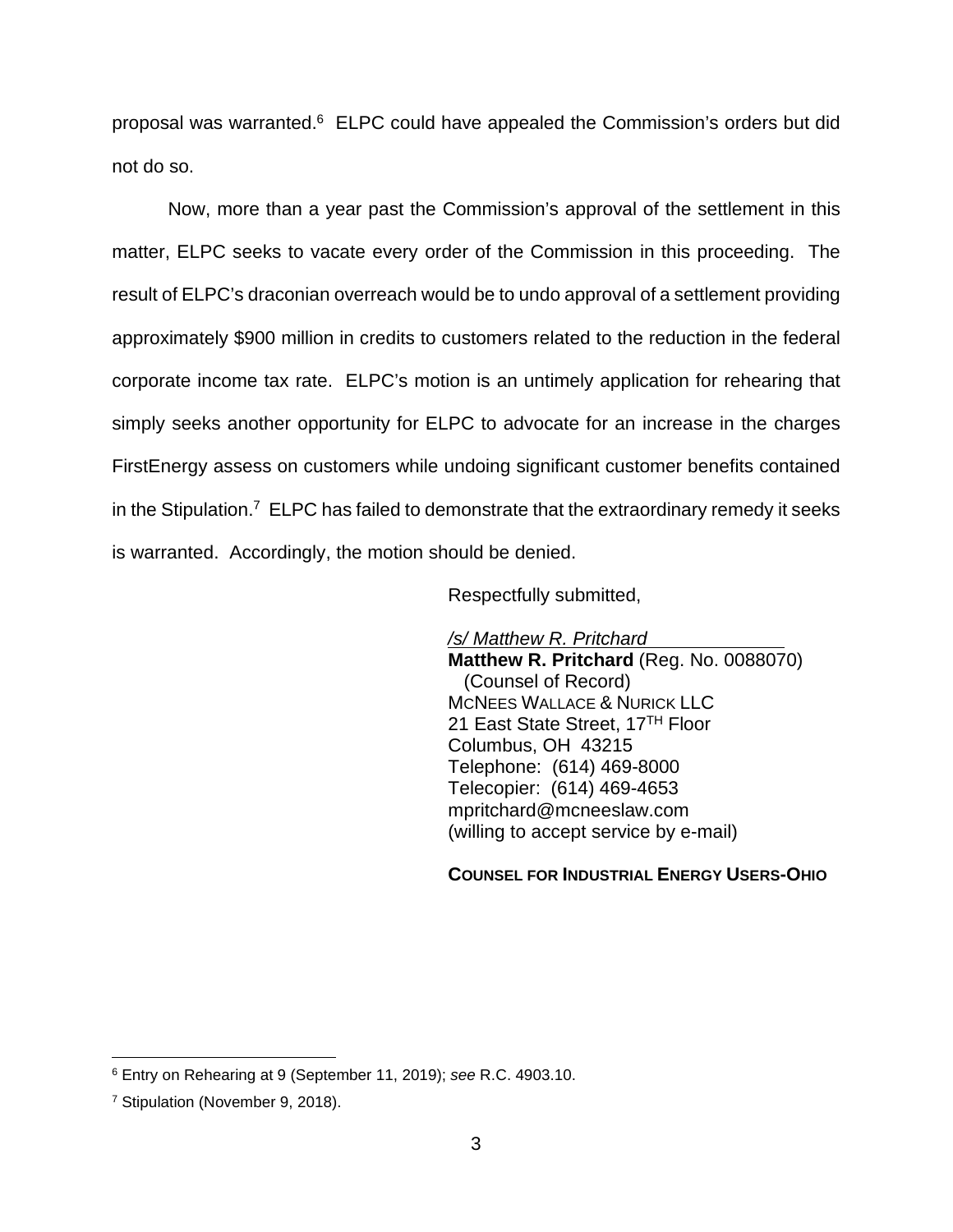### **CERTIFICATE OF SERVICE**

In accordance with Rule 4901-1-05, Ohio Administrative Code, the PUCO's e-filing system will electronically serve notice of the filing of this document upon the following parties. In addition, I hereby certify that a service copy of the foregoing *Memorandum Contra of Industrial Energy Users-Ohio to Motion to Vacate and Conduct New Proceedings* was sent by, or on behalf of, the undersigned counsel for Industrial Energy Users-Ohio, to the following parties of record on this 9th day of December 2020, *via* electronic transmission, hand-delivery or U.S. mail, postage prepaid.

> */s/Matthew R. Pritchard*  Matthew R. Pritchard

mkurtz@BKLlawfirm.com kboehm@BKLlawfirm.com jkylercohn@BKLlawfirm.com gkrassen@bricker.com dstinson@bricker.com mleppla@theOEC.org tdougherty@theOEC.org paul@carpenterlipps.com Bojko@carpenterlipps.com ghiloni@carpenterlipps.com glpetrucci@vorys.com mwarnock@bricker.com [dborchers@bricker.com](mailto:dborchers@bricker.com)  jeckert@firstenergycorp.com bknipe@firstenergycorp.com jlang@calfee.com mkeaney@calfee.com rdove@keglerbrown.com mdortch@kravitzllc.com dparram@bricker.com joliker@igsenergy.com mnugent@igsenergy.com Bethany.Allen@igs.com [whitt@whitt-sturtevant.com](mailto:whitt@whitt-sturtevant.com) fykes@whitt-sturtevant.com [ccox@elpc.org](mailto:ccox@elpc.org)

christopher.healey@occ.ohio.gov angela.obrien@occ.ohio.gov [John.jones@ohioattorneygeneral.gov](mailto:John.jones@ohioattorneygeneral.gov) Thomas.lindgren@ohioattorneygeneral.gov

Attorney Examiners: Megan.addison@puc.state.oh.us Gregory.price@puc.state.oh.us